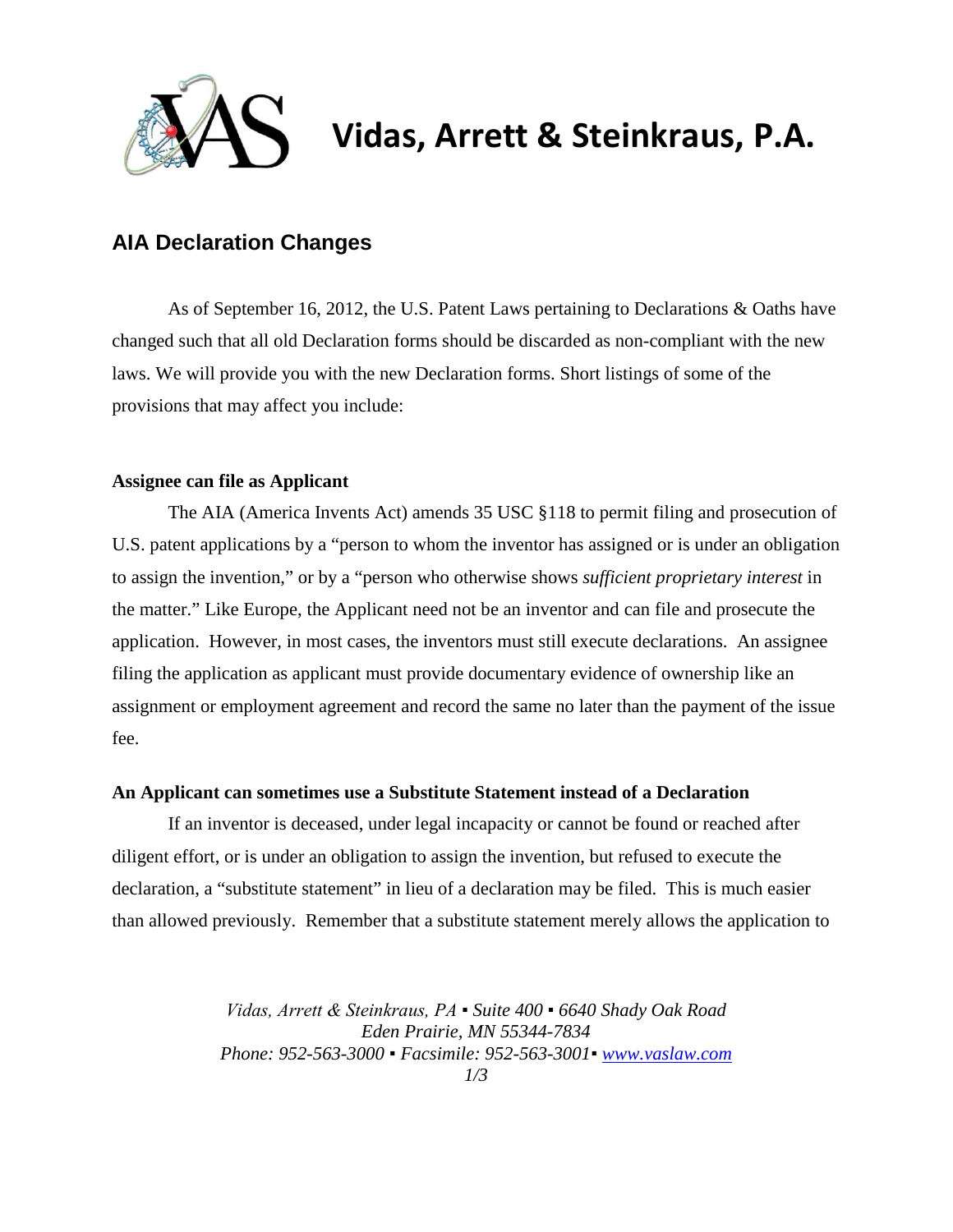proceed, it does not dispense with the need to have paperwork to prove ownership. All evidence of ownership such as employment agreements should be collected and maintained.

#### **MUST use new Declarations – old are non-compliant**

The old declarations do not include some provisions now required, and all old United States Patent Office forms regarding Oaths and Declarations should no longer be used. Care should be taken that documents which include Declarations have been changed to meet the new laws and rules.

Declarations no longer require a listing of citizenship. They are all for a single inventor only, such that each inventor signs their own form. An inventor only needs to state they believe they are an inventor of a claimed invention in the application. An inventor no longer must state that they reviewed and understand the application before signing. In fact, changes may be made after executing the declaration so long as their statements remain applicable. No address is listed on the model U.S. Patent Office Declaration form, which is included on the required Application Data Sheet (ADS) instead. A statement is required in Declarations that acknowledge that willful false statements are punishable by fine or imprisonment under 18 U.S.C. Section 1001.

#### **Generally MUST use Application Data Sheets (ADS)**

Foreign priority claims and domestic benefit claims must be made in an ADS. With the new declarations, an ADS is where the name of each inventor, residence and mailing address is given for each inventor. If an inventor's declaration is filed before the ADS, the inventorship in the declaration controls.

#### **May be able to postpone filing Declaration until allowed**

If an ADS is filed before examination, you may postpone filing a declaration by the inventors until the application is in condition for allowance. However, in a national stage entry, delaying filing the declaration could limit its ability to get a patent term adjustment since the

> *Vidas, Arrett & Steinkraus, PA ▪ Suite 400 ▪ 6640 Shady Oak Road Eden Prairie, MN 55344-7834 Phone: 952-563-3000 ▪ Facsimile: 952-563-3001▪ [www.vaslaw.com](http://www.vaslaw.com/) 2/3*